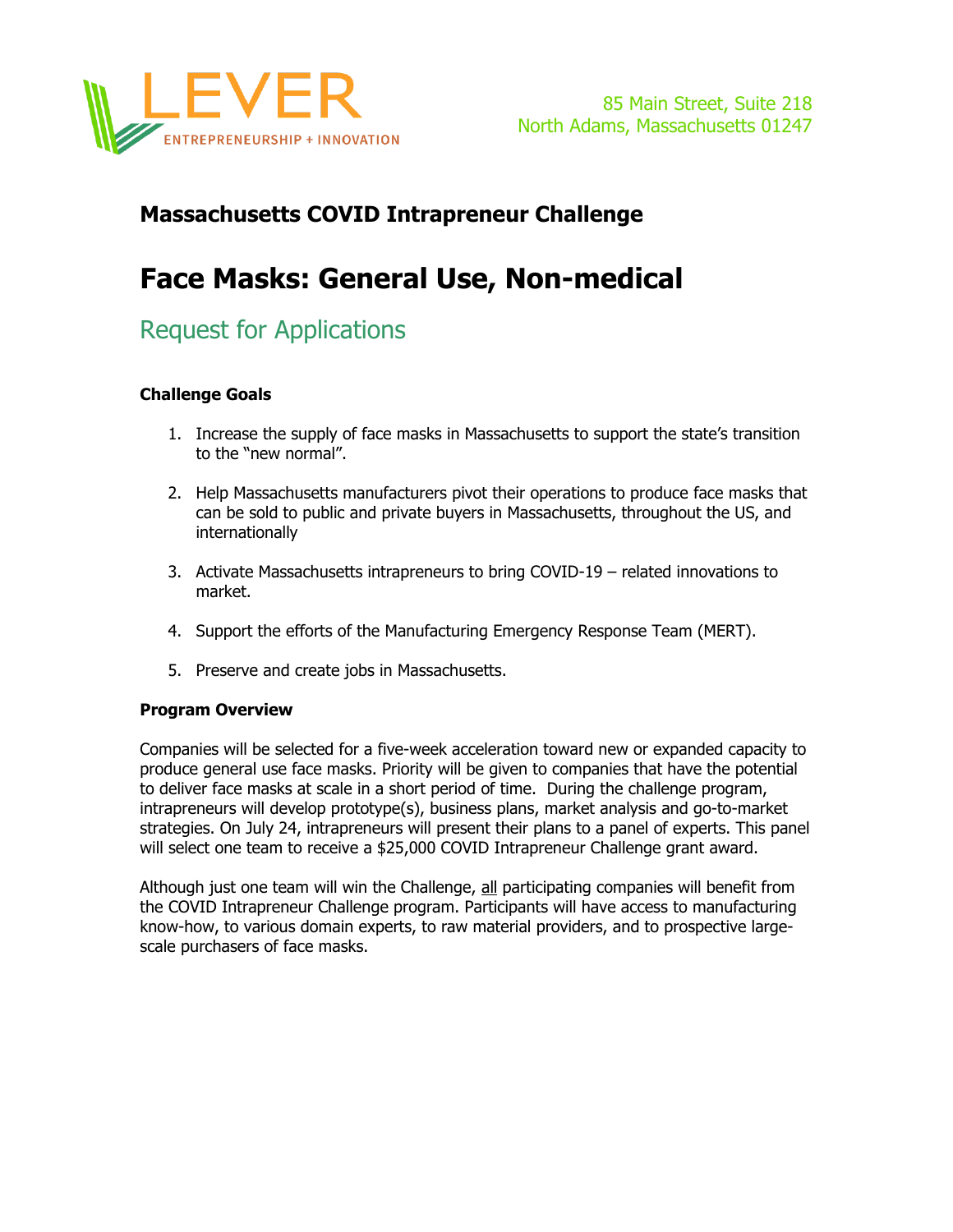

#### **Award**

\$25,000 will be awarded to the company whose intrapreneur presents the most compelling plan for face mask production

Teams will be evaluated on:

- $\Box$  Product/market fit
- $\Box$  Ability for the team and company to execute
- $\Box$  Time to market
- □ Potential to support Massachusetts COVID response
- □ Market opportunity outside Massachusetts

Award funding must be used to help bring face mask products to the PPE market.

#### **Eligibility**

To participate, companies must:

- 1. seek to manufacture general use face masks
- 2. be based in Massachusetts
- 3. have previously registered with M-ERT as of May 15, 2020

#### **Benefits to Participants**

De-risk pivoting – "look before you leap"

- Confidence in product-market fit
- Access to purchasers
- Knowledge of market opportunity
- Access to market research data

Accelerate pivot to PPE production

- Rapid build-measure-learn cycles
- Cohort learning
- Staged, sequenced deliverables

Funding Access

- \$25K award
- Dossier for competitive grant proposals
- "Purchase order-ready"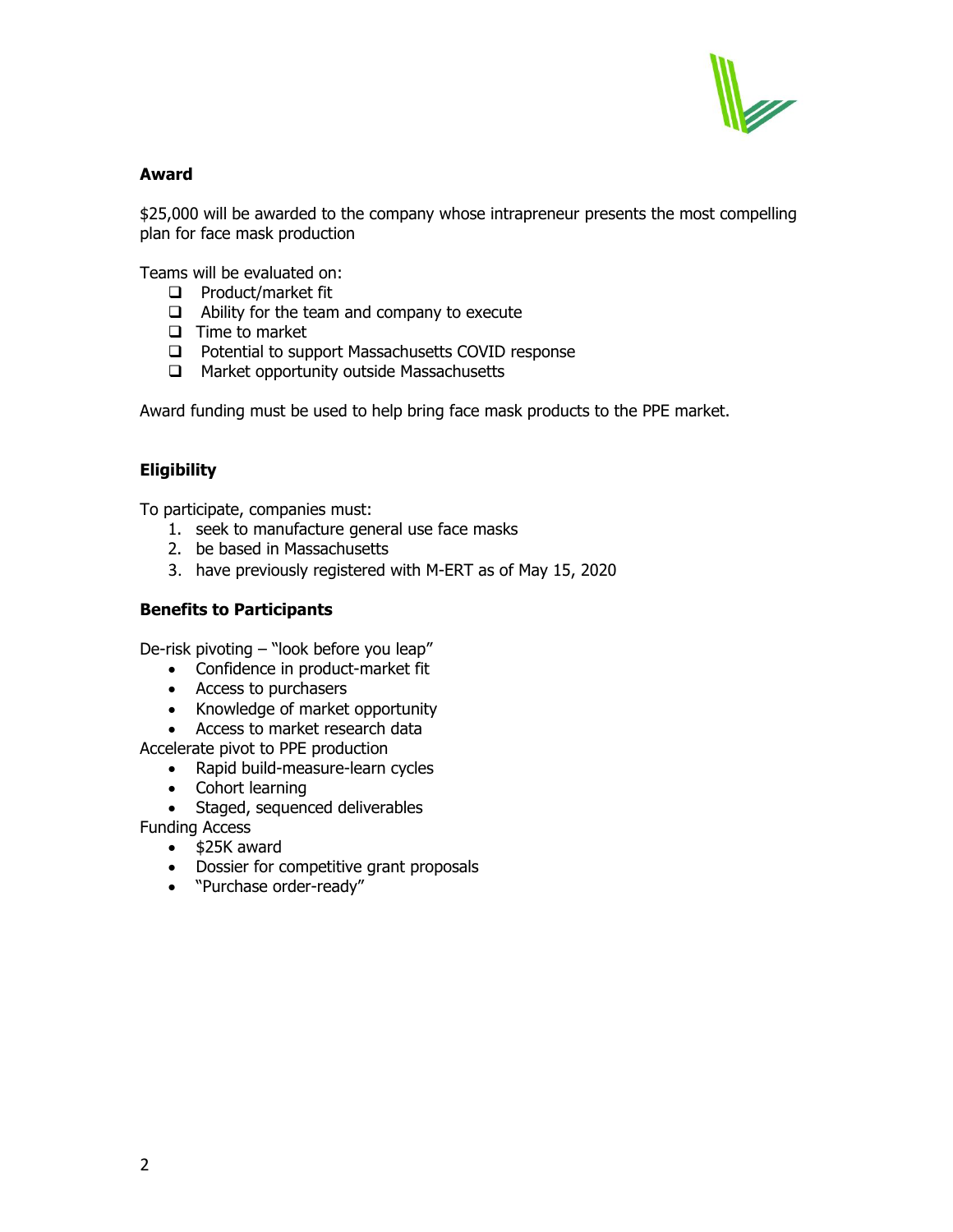

#### **Timeline**

Release RFA: Friday, May 29

Application deadline: Friday, June 12

Finalists selected: Friday, June 19

Kickoff meeting\*: Wednesday, June 24

Workshop 1\*: Friday, June 26

Workshop 2\*: Thursday, July 2

Workshop 3\*: Friday, July 10

Pitch Event\*: Friday, July 24

\*Intrapreneurs must attend each of these sessions. Kickoff meeting will take one hour. Workshops will take up to two hours.

#### **For more information, contact us at COVIDChallengeInfo@leverinc.org**

#### **About Lever**

Founded in 2014, Lever is an economic development non-profit focused on innovationdriven job creation. Lever supports entrepreneurs with startup expertise, an investment fund, research, mentors, and access to talent. Lever has helped launch dozens of companies that have attracted more than \$10M in equity investment and have created more than 200 jobs. Lever supports existing companies by helping their intrapreneurs "innovate from within" using proven entrepreneurial methods to generate top-line revenue growth and job creation.

#### **About the Innovation Institute at the Massachusetts Technology Collaborative**

The MassTech Collaborative is a quasi-public economic development agency that strengthens the competitiveness of the tech and innovation economy by driving strategic investments, partnerships, and insights that harness the talent of Massachusetts. The Innovation Institute is the division of MassTech that advances its core mission of innovation